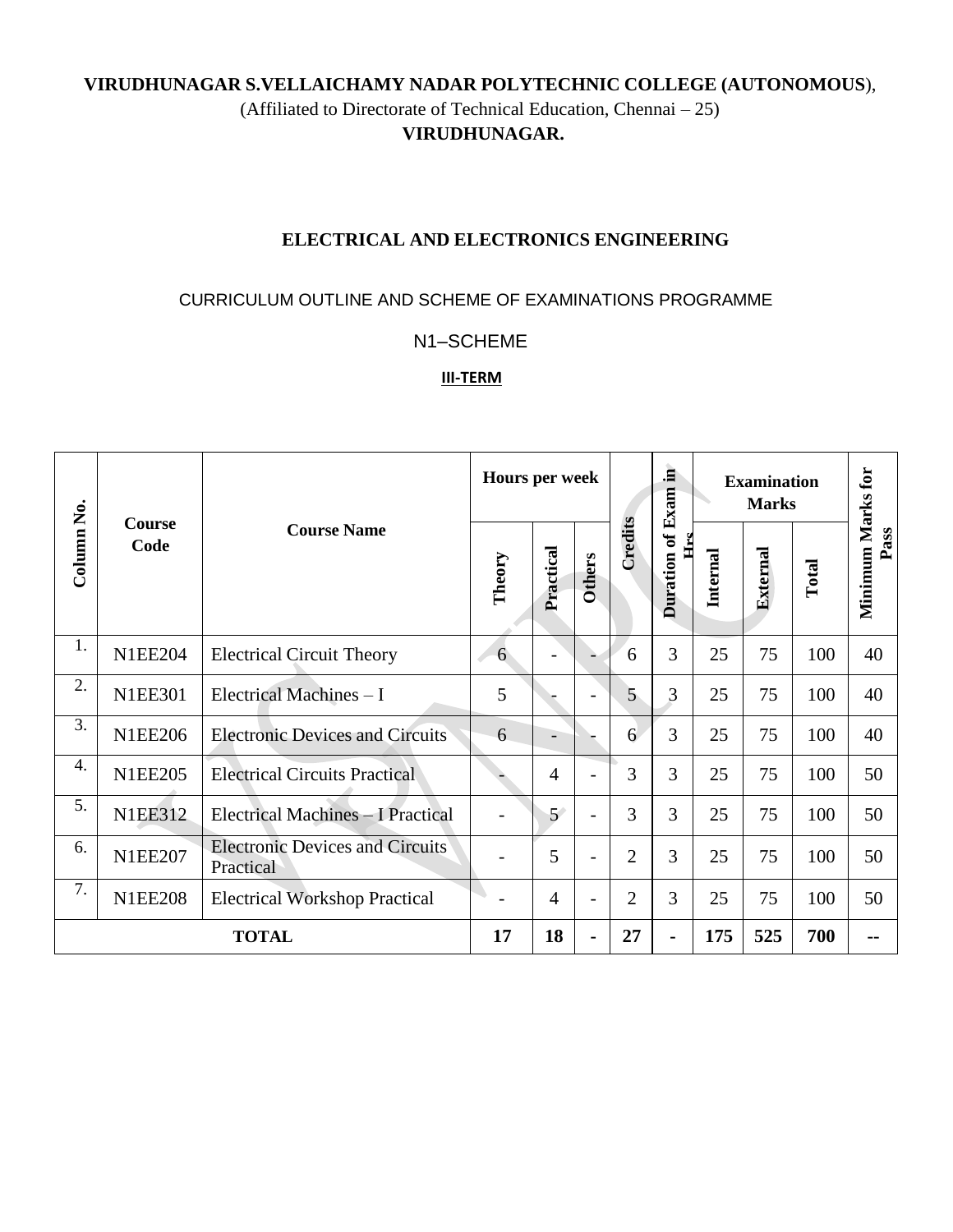# **IV TERM**

|                  |                       | <b>Course Name</b>                                             |                          | <b>Hours</b> per<br>week |                          |                |                             | <b>Examination</b><br><b>Marks</b> |          |       |                           |
|------------------|-----------------------|----------------------------------------------------------------|--------------------------|--------------------------|--------------------------|----------------|-----------------------------|------------------------------------|----------|-------|---------------------------|
| Column No.       | <b>Course</b><br>Code |                                                                | Theory                   | Practical                | Others                   | Credits        | Duration of Exam<br>in Hrs. | <b>Internal</b>                    | External | Total | Minimum Marks<br>for Pass |
| 1.               | <b>N1EE302</b>        | Electrical Machines - II                                       | 6                        | $\overline{\phantom{a}}$ | $\overline{\phantom{a}}$ | 6              | $\overline{3}$              | 25                                 | 75       | 100   | 40                        |
| 2.               | <b>N1EE303</b>        | Measurements and<br>Instruments                                | 5                        | $\overline{\phantom{a}}$ | $\overline{\phantom{a}}$ | 6              | 3                           | 25                                 | 75       | 100   | 40                        |
| 3.               | <b>N1EE304</b>        | <b>Digital Electronics</b>                                     | 5                        | L,                       |                          | 5              | $\overline{3}$              | 25                                 | 75       | 100   | 40                        |
| $\overline{4}$ . | <b>N1EE305</b>        | <b>Transducers and Signal</b><br>Conditioners                  | 5                        | $\overline{\phantom{a}}$ | $\overline{\phantom{a}}$ | $\overline{4}$ | $\overline{3}$              | 25                                 | 75       | 100   | 40                        |
| 5.               | <b>N1EE313</b>        | <b>Electrical Machines-II</b><br>Practical                     | $\overline{\phantom{a}}$ | 5                        | $\overline{a}$           | 3              | 3                           | 25                                 | 75       | 100   | 50                        |
| 6.               | <b>N1EE314</b>        | <b>Transducers and Signal</b><br><b>Conditioners Practical</b> | $\overline{\phantom{a}}$ | 5                        | $\overline{\phantom{a}}$ | $\overline{2}$ | $\overline{3}$              | 25                                 | 75       | 100   | 50                        |
| 7.               | <b>N1EE319</b>        | <b>Digital Electronics Practical</b>                           | $\blacksquare$           | $\overline{4}$           | $\blacksquare$           | $\overline{2}$ | $\overline{3}$              | 25                                 | 75       | 100   | 50                        |
| <b>TOTAL</b>     |                       |                                                                | 21                       | 14                       | $\blacksquare$           | 28             |                             | 175                                | 525      | 700   |                           |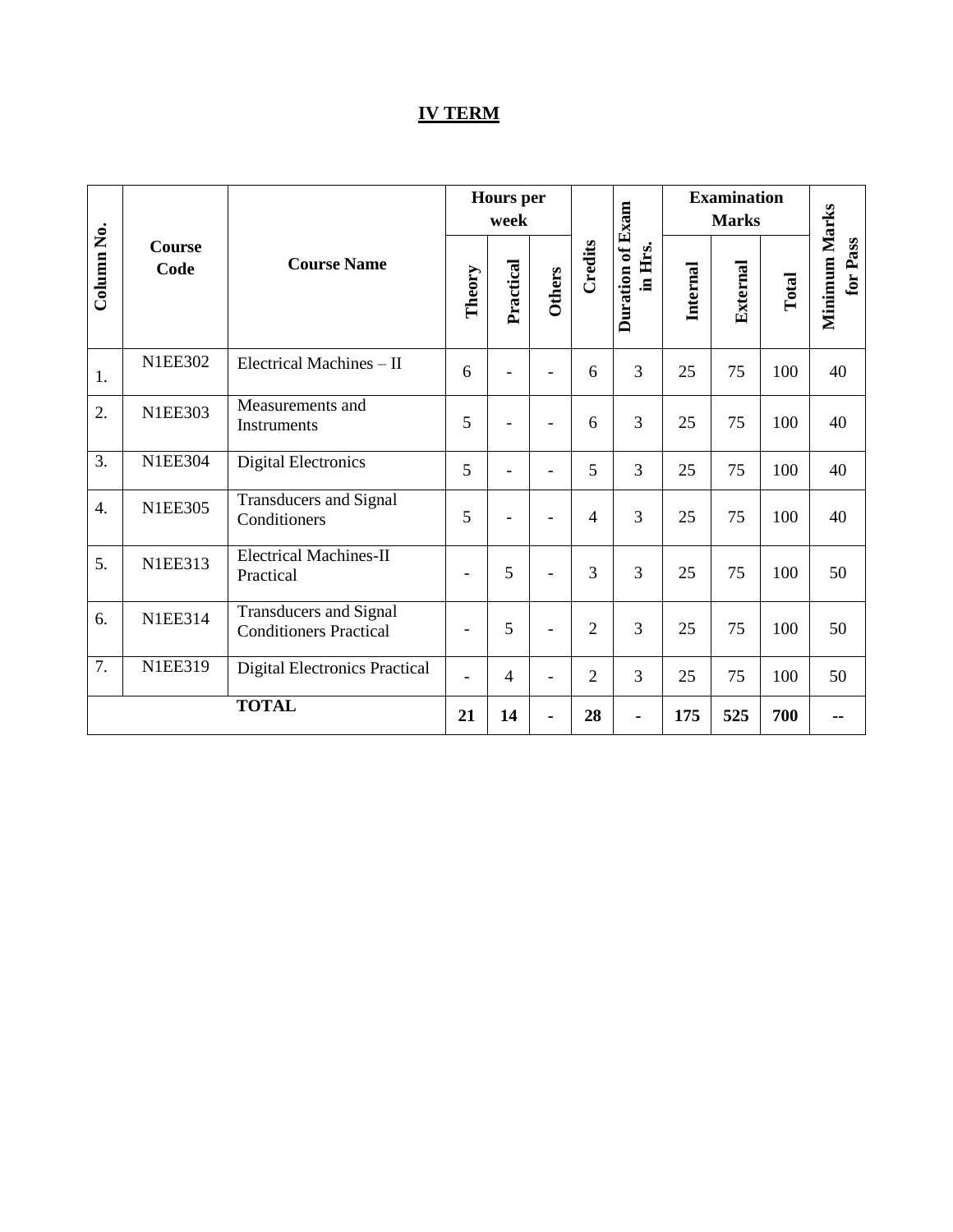## ELECTRICAL AND ELECTRONICS ENGINEERING

|                  |                    |                                                                                         | <b>Hours Per</b><br>week |                          |                          |                |                             | <b>Examination</b> |                  |       |                           |
|------------------|--------------------|-----------------------------------------------------------------------------------------|--------------------------|--------------------------|--------------------------|----------------|-----------------------------|--------------------|------------------|-------|---------------------------|
| Column No.       | <b>Course code</b> | <b>Course Name</b>                                                                      | Theory                   | Practical                | <b>Others</b>            | Credits        | Duration of Exam<br>in Hrs. | Internal           | External         | Total | Minimum Marks<br>for Pass |
| 1.               | <b>N1EE306</b>     | Generation, Transmission<br>and Switch gear                                             | 6                        |                          |                          | 6              | $\overline{3}$              | 25                 | 75               | 100   | 40                        |
| $\overline{2}$ . | <b>N1EE307</b>     | <b>Electrical Estimation</b>                                                            | 5                        | $\overline{\phantom{0}}$ | $\overline{\phantom{a}}$ | 6              | $\overline{3}$              | $\overline{25}$    | 75               | 100   | 40                        |
| 3.               | <b>N1EE310</b>     | Micro Controller                                                                        | 6                        | $\overline{a}$           | $\overline{\phantom{0}}$ | 5              | 3                           | 25                 | 75               | 100   | 40                        |
| $\overline{4}$ . | <b>N1EE401</b>     | <b>Elective Theory - I:</b><br>1. Control of Electrical<br><b>Machines</b>              | 5                        |                          |                          | $\overline{5}$ | $\overline{3}$              | 25                 | 75               | 100   | 40                        |
|                  | <b>N1EE402</b>     | 2. Embedded Systems                                                                     |                          |                          |                          |                |                             |                    |                  |       |                           |
|                  | <b>N1EE403</b>     | 3. Programmable Logic<br>Controller                                                     |                          |                          |                          |                |                             |                    |                  |       |                           |
| $\overline{5}$ . | <b>N1EE318</b>     | <b>Micro Controller Practical</b>                                                       |                          | 5                        |                          | 3              | 3                           | 25                 | 75               | 100   | 50                        |
| 6.               | <b>N1EE316</b>     | <b>Arduino based Robotics</b><br>Practical                                              |                          | $\overline{4}$           | $\sim$                   | 3              | 3                           | 25                 | 75               | 100   | 50                        |
|                  | <b>N1EE406</b>     | <b>Elective Practical - I:</b><br>1. Control of Electrical<br><b>Machines Practical</b> |                          |                          |                          |                |                             | 25                 | 75               |       | 50                        |
| 7.               | <b>N1EE407</b>     | 2. Embedded Systems<br>Practical                                                        |                          | $\overline{4}$           | $\blacksquare$           | 3              | $\overline{3}$              |                    |                  | 100   |                           |
|                  | <b>N1EE408</b>     | 3. Programmable Logic<br><b>Controller Practical</b>                                    |                          |                          |                          |                |                             |                    |                  |       |                           |
| <b>TOTAL</b>     |                    |                                                                                         | 22                       | 13                       |                          | 31             | --                          | $\overline{175}$   | $\overline{525}$ | 700   |                           |

## **V TERM**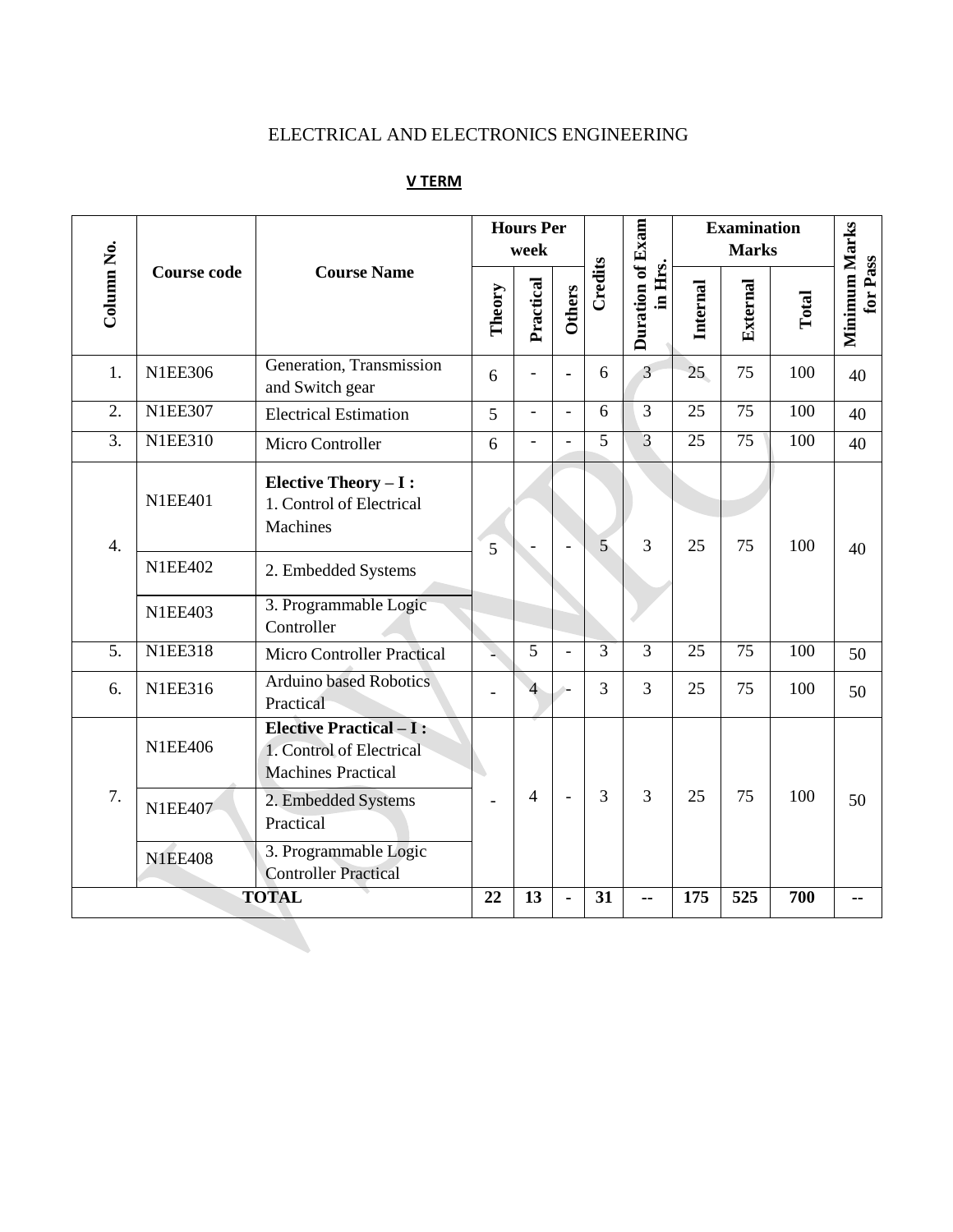# ELECTRICAL AND ELECTRONICS ENGINEERING

## **VI TERM**

|                       |                |                                                                   |        | <b>Hours Per</b><br>week |                          |                |                             | <b>Examination</b> |          |       |                           |
|-----------------------|----------------|-------------------------------------------------------------------|--------|--------------------------|--------------------------|----------------|-----------------------------|--------------------|----------|-------|---------------------------|
| Column <sub>No.</sub> | Course<br>Code | <b>Course Name</b>                                                | Theory | Practical                | Others                   | Credits        | Duration of Exam<br>in Hrs. | Internal           | External | Total | Minimum Marks for<br>Pass |
| 1.                    | <b>N1EE308</b> | Distribution and Utilization                                      | 6      |                          | $\overline{a}$           | 6              | 3                           | 25                 | 75       | 100   | 40                        |
| 2.                    | <b>N1EE309</b> | Protection and Maintenance of<br><b>Electrical Equipments</b>     | 6      |                          | $\blacksquare$           | 6              | 3                           | 25                 | 75       | 100   | 40                        |
| 3.                    | <b>N1EE311</b> | <b>Elective Theory - II:</b><br>1. Power Electronics              | 5      |                          |                          | 5              | 3                           | 25                 | 75       | 100   | 40                        |
|                       | N1CO402        | 2. Electric Vehicle                                               |        |                          |                          |                |                             |                    |          |       |                           |
|                       | N1CO400        | 3. Nano and Solar Engineering                                     |        |                          |                          |                |                             |                    |          |       |                           |
| 4.                    | <b>N1EE315</b> | Industrial Wiring and CCTV<br><b>Wiring Practical</b>             |        | 5                        |                          | 3              | $\overline{3}$              | 25                 | 75       | 100   | 50                        |
| 5.                    | <b>N1EE411</b> | <b>Electrical CAD</b> and Simulation<br>Practical                 |        | 5                        |                          | $\overline{3}$ | $\overline{3}$              | 25                 | 75       | 100   | 50                        |
|                       | <b>N1EE317</b> | <b>Elective Practical - II:</b><br>1. Power Electronics Practical |        |                          |                          |                |                             |                    |          |       |                           |
| 6.                    | N1CO403        | 2. Electric Vehicle Practical                                     |        | 4                        |                          | $\overline{2}$ | 3                           | 25                 | 75       | 100   | 50                        |
|                       | N1CO401        | 3. Nano and Solar Engineering<br>Practical                        |        |                          |                          |                |                             |                    |          |       |                           |
| 7.                    | <b>N1EE412</b> | Project work and Seminar                                          |        | 4                        | $\overline{\phantom{a}}$ | $\overline{4}$ | 3                           | 25                 | 75       | 100   | 50                        |
| <b>TOTAL</b>          |                |                                                                   | 17     | 18                       | ä,                       | 29             |                             | 175                | 525      | 700   |                           |